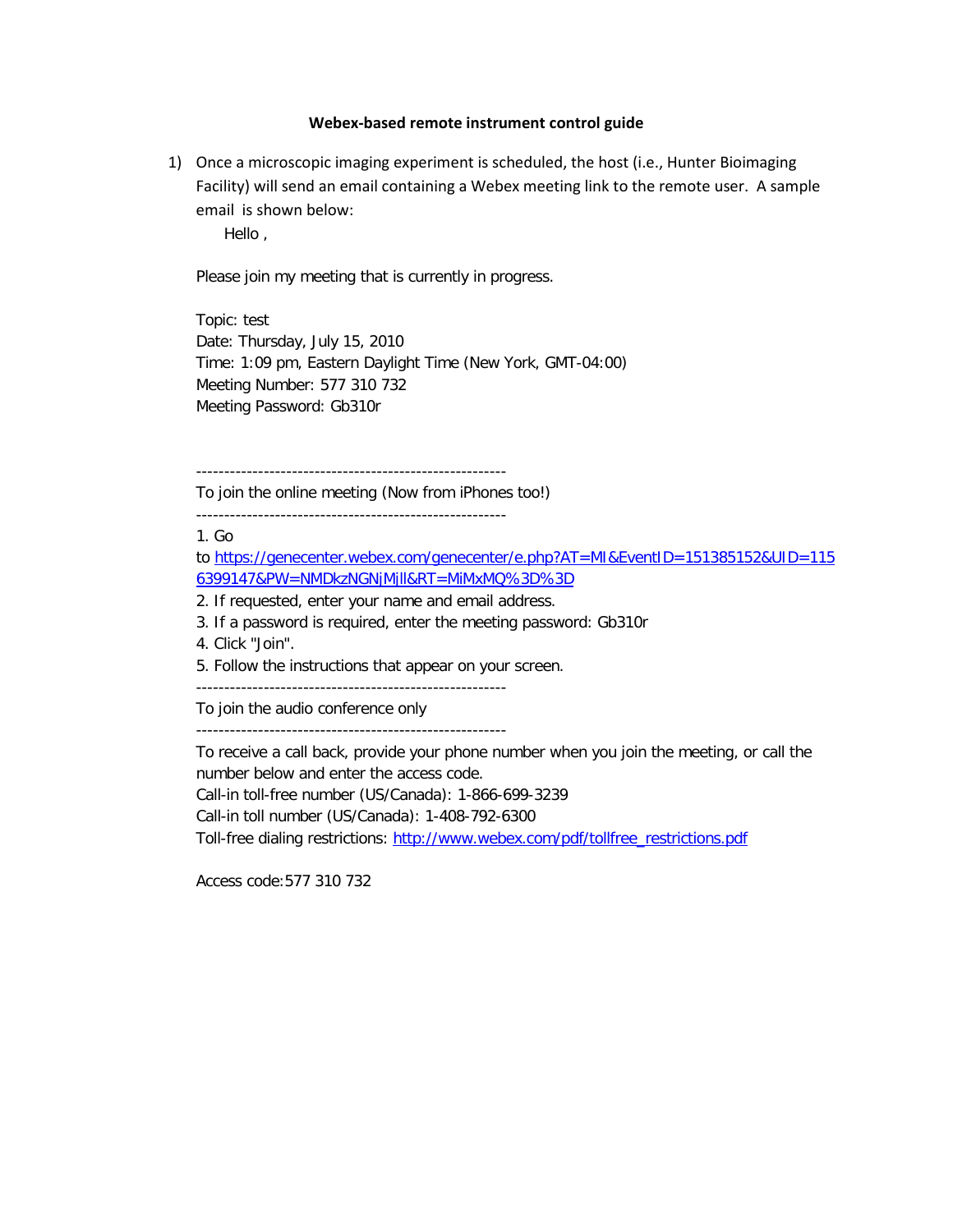2) Click the above link, you will have the following login screen:

|                                                                                                                                                                                                                                                                                                                                                                                                   |                | It's time to join!<br>If you are the host, start your meeting.                      |
|---------------------------------------------------------------------------------------------------------------------------------------------------------------------------------------------------------------------------------------------------------------------------------------------------------------------------------------------------------------------------------------------------|----------------|-------------------------------------------------------------------------------------|
| 001884 0014<br><b>ABOUT NOT</b><br>. All I say that that I do the New Look-<br><br><b>Brancher Gen</b><br>Chemie il<br>Cherry on M<br>Single Committee and the Bar<br><b>Continental</b>                                                                                                                                                                                                          | Your name:     | zhong wang                                                                          |
| Wildfall<br>يست<br><b>Resting Information Seal</b><br><b>SAN FREE</b>                                                                                                                                                                                                                                                                                                                             | Email address: | lang@genectr.hunter.cuny.ecu                                                        |
| <b>TELM</b><br><b>CONTRACTOR</b><br><b>V. Decent of Benefits</b><br>a trime number<br>W<br><b>Communication</b><br><b><i><u>Adoles Mandal</u></i></b><br>Purpose the facts discovered and<br>1-8 pc Kasil: Farray Trucha-No. 244-916-916.<br><b>STATISTICS</b><br>Total Co.<br>中<br>Total Service<br><b>CONTRACTOR</b><br><b>The Company</b><br>Wednesday<br>Contract and be different and burns. |                | (Clear my Information)<br>I would like to take a free WebEx trial (email required). |
| Conference, 114461<br>they are to the first time and in the conference to generalize to the first time and a first time between the basic<br>$\frac{1}{2}$<br>and acceptance with the company's                                                                                                                                                                                                   |                | Join                                                                                |
| <b>From Contract Contract</b><br><b>Contract Contract</b>                                                                                                                                                                                                                                                                                                                                         |                |                                                                                     |

 $\sim 10^{11}$ 

You need to enter your name, email address, and then click "Join".

3) Then the remote user will have Webex screen shown below:

| <b>Cisco WebEx Meeting Center - Test</b>                                                                                | <b>TEK</b>                                       |
|-------------------------------------------------------------------------------------------------------------------------|--------------------------------------------------|
| Ele Edt Shen Yew Audo Estimant Mentris Help                                                                             |                                                  |
| BOODFM)                                                                                                                 |                                                  |
|                                                                                                                         | <b>E. Partic</b> F. Chat. E. Video ( V. Notes E. |
|                                                                                                                         | v M. Participants<br>4º Name 2<br>Tools          |
| Meeting Topic: Test                                                                                                     | Carlos Lijeron (Host)<br>٠                       |
| Host:<br>Carlos Lijeron                                                                                                 | zhong wang<br>٠                                  |
| Audio conference: Call-in toll-free number (US/Canada) 1-866-699-3239<br>Call-in toll number (US/Canada) 1-408-792-6300 |                                                  |
| Access code:<br>570 310 388                                                                                             | -<br>-                                           |
| Attendee ID:<br>1259<br>Meeting number: 570 310 366                                                                     | -1                                               |
|                                                                                                                         | ÷<br>4                                           |
|                                                                                                                         | -                                                |
|                                                                                                                         | 4                                                |
|                                                                                                                         | ÷<br>-                                           |
|                                                                                                                         |                                                  |
|                                                                                                                         | l                                                |
|                                                                                                                         | -                                                |
|                                                                                                                         | -                                                |
|                                                                                                                         |                                                  |
|                                                                                                                         | ŧ                                                |
|                                                                                                                         | -1                                               |
|                                                                                                                         | -                                                |
|                                                                                                                         | ÷<br>÷                                           |
|                                                                                                                         | 4                                                |
|                                                                                                                         | 4                                                |
|                                                                                                                         | -                                                |
|                                                                                                                         | 1                                                |
|                                                                                                                         | ц<br>4                                           |
|                                                                                                                         | -                                                |
|                                                                                                                         | -1                                               |
|                                                                                                                         | 4                                                |
|                                                                                                                         | [1] Reservand   Audo   [ M.Ec. ]                 |
|                                                                                                                         | $\mathbf{v}$ $\blacksquare$ that                 |
|                                                                                                                         |                                                  |
|                                                                                                                         |                                                  |
|                                                                                                                         |                                                  |
|                                                                                                                         |                                                  |
|                                                                                                                         |                                                  |
|                                                                                                                         |                                                  |
|                                                                                                                         | Carlos  (Host & Presenter) =<br>Send to:         |
|                                                                                                                         | $[$ Send $]$                                     |
| WEDEX Meeting number: 570 310 388   For teleconference information, click Information on the Meeting menu.              | Connected . B duty                               |
| <b>I</b> start<br>Diebox Hooselt Out., 2 websc.dock Hors 4 Wedows Live Messen C Webs Clerk Livey<br>Cisco WebEx Meeting | of 國英 J 1. 16 過去型 306PM                          |

During the Webex loading process, there will be a pop-up audio conference menu, remote user can follow the menu instructions (or instructions in the email, check step 1) for audio conference or just ignore it if audio service is not used. On the right-bottom corner of the screen, a text input window can be found for user- host communication.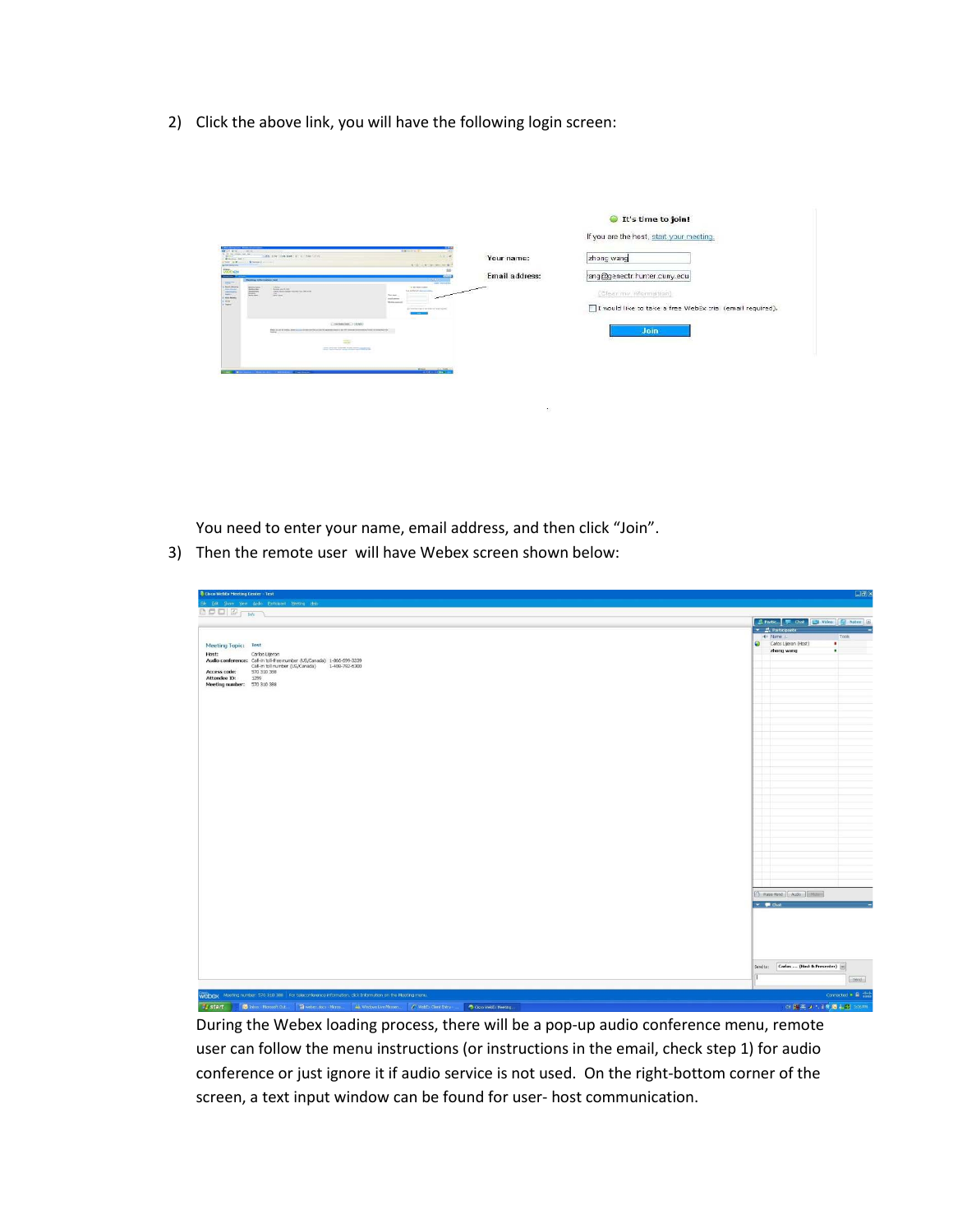4) When the host is ready, he can share his desktop screen to the remote user. A sample desktop screen is shown below:



5) For the remote user, the Webex control panel is shown below:



By clicking the triangular icon on the right-bottom corner, the remote user can send a request to the host for remote desktop control.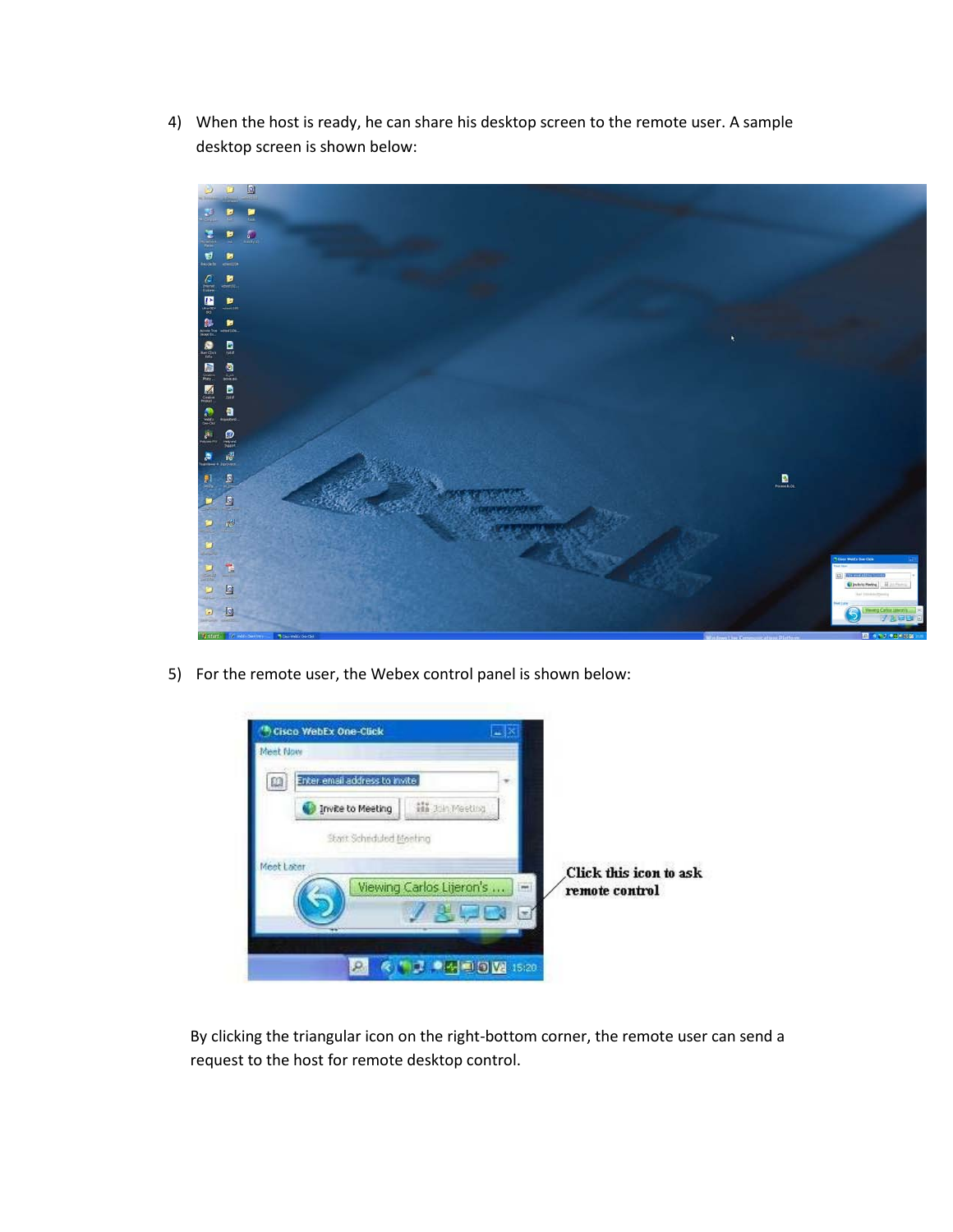- 6) After this request is approved by the host, the remote user can fully control the application softwares on the host's desktop.
- 7) For example, if the spinning disk microscope is used for the experiment, the remote user can follow the instructions below:

n Volocity

## **Volocity Software Operations**

- (1) Start the **Volocity** software by double-click the following icon on the desktop:
- (2) The following license menu will appear, then click "connect":

| License Server  |                                                                |        |
|-----------------|----------------------------------------------------------------|--------|
| as:             | Connect to the license server at 146.95.150.51 (146.95.150.51) |        |
| User ID:        | BioImaging                                                     |        |
| Password:       | Save Password                                                  |        |
| Configuration:  | vis/quant                                                      |        |
| Change Password | Connect                                                        | Cancel |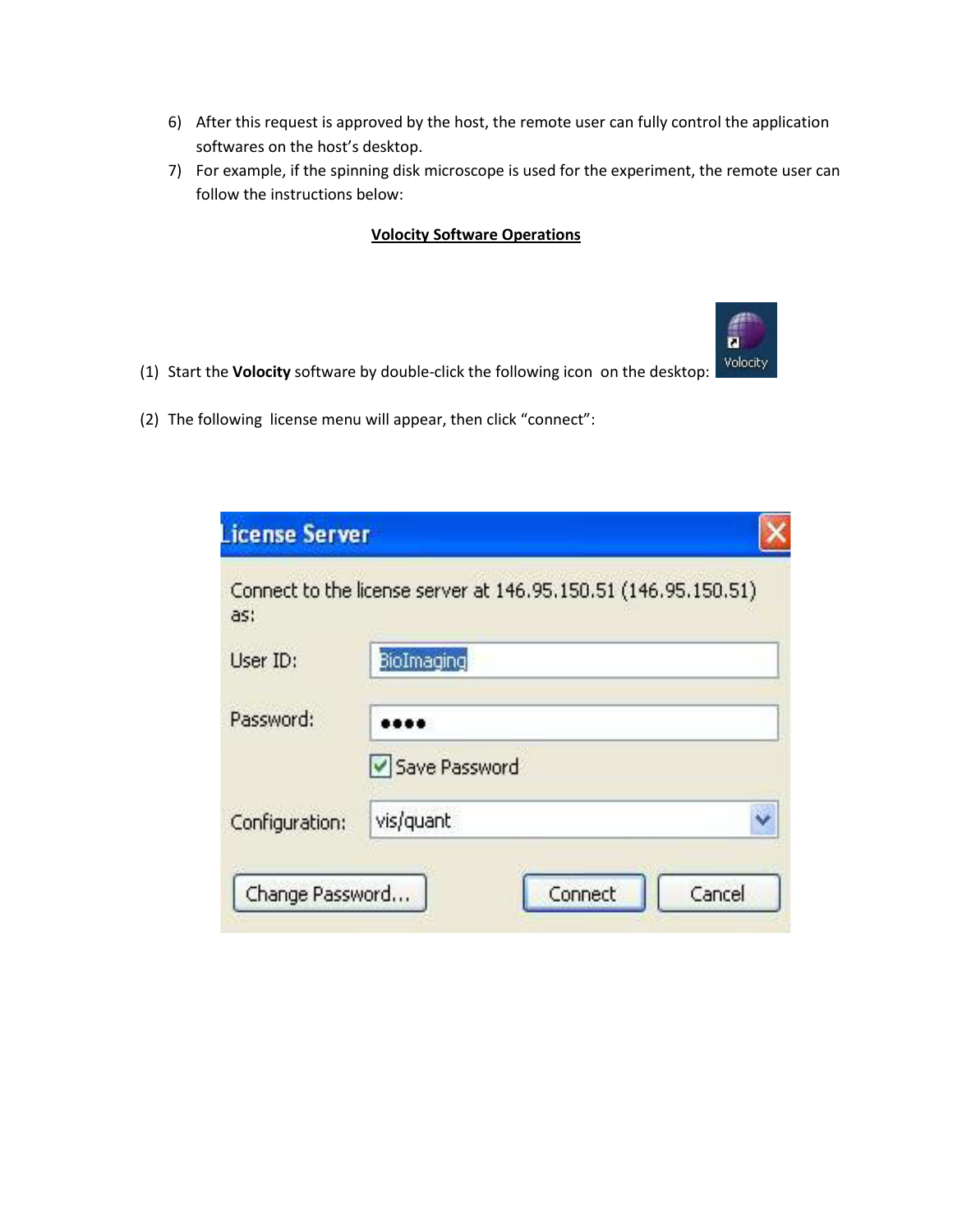(3) After the software is successfully initialized , the following window appears:

| S Volscity                                  |                                                                                                                                                                                                                                                                                                                                     | LOS                  |
|---------------------------------------------|-------------------------------------------------------------------------------------------------------------------------------------------------------------------------------------------------------------------------------------------------------------------------------------------------------------------------------------|----------------------|
| File Edit Actions Tools Library Window Help |                                                                                                                                                                                                                                                                                                                                     |                      |
| $\bullet$                                   | 日回图<br><b>D</b> Velocity<br><b>Fy Million</b><br>m <sup>14</sup> Video Previon<br><b>COLE</b> FRAPPLOIDE<br>  A<br>Onde a predictor.<br>$\oplus$<br>viduomoniais<br>us.<br>Faced keeps<br>tistikaidi.<br>ingle(nml=322.net).<br>the inst (Winistone) complete the<br>lastdenment.<br><b>mile Ma</b><br><b>m</b> <sup>14</sup> means |                      |
|                                             |                                                                                                                                                                                                                                                                                                                                     |                      |
| <b>Rooty</b>                                |                                                                                                                                                                                                                                                                                                                                     | O of 0 form selected |

(4) **Click** the icon in the Region A to create a new library for a new experiment, **assign** the new library (which will include all your experimental datasets) located in your own preferred folder:

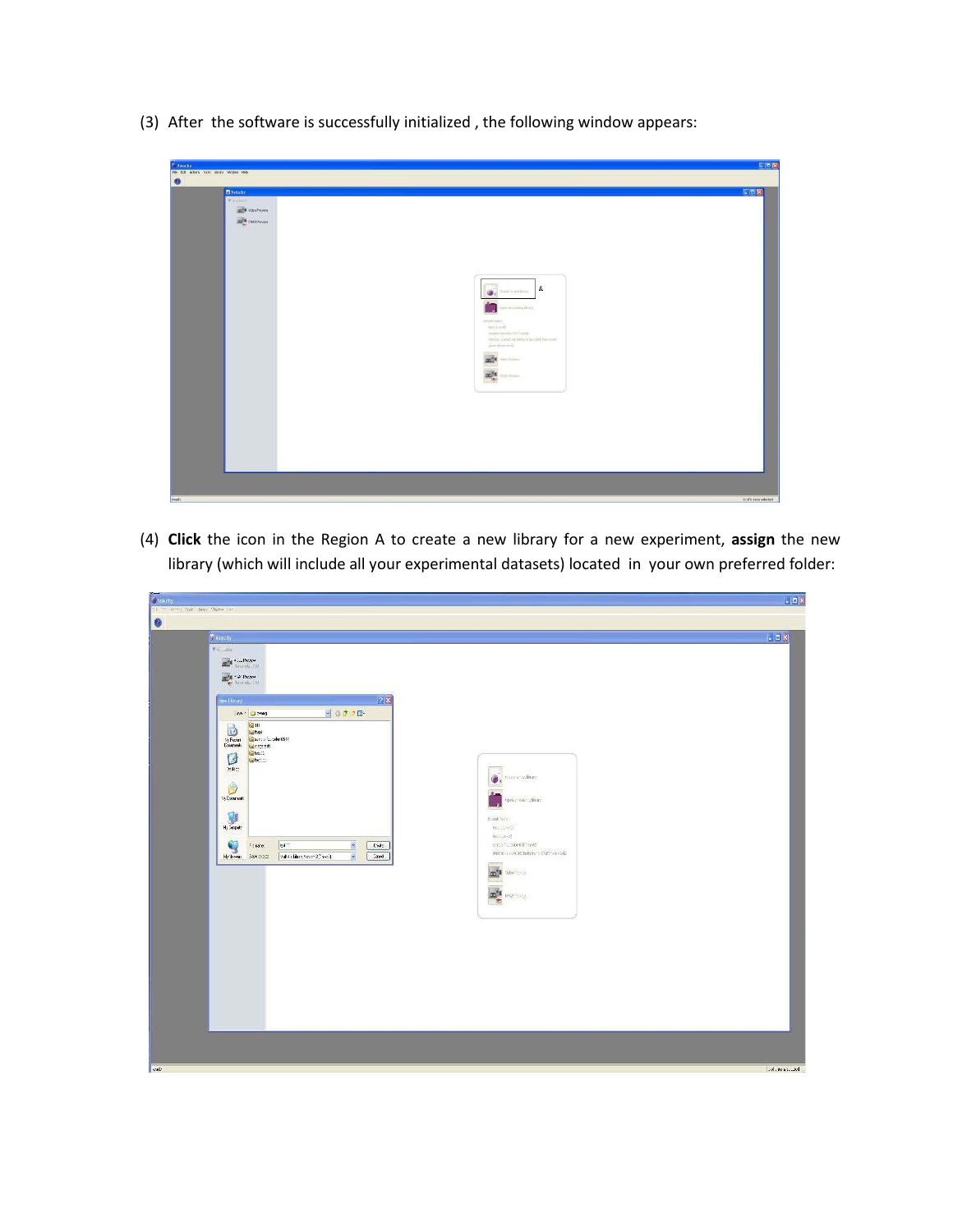(5) Next **click** the icon in Region B to open the **Video Preview** window:

| <b>Sylveny</b>                     | <u> Partik (</u>                                                                                                                                                                                                                                                                                                                            |  |                                                                         | EFIX        |
|------------------------------------|---------------------------------------------------------------------------------------------------------------------------------------------------------------------------------------------------------------------------------------------------------------------------------------------------------------------------------------------|--|-------------------------------------------------------------------------|-------------|
| He talk states and kindy which was |                                                                                                                                                                                                                                                                                                                                             |  |                                                                         |             |
| $\bullet$                          |                                                                                                                                                                                                                                                                                                                                             |  |                                                                         |             |
|                                    | D Volmity                                                                                                                                                                                                                                                                                                                                   |  |                                                                         | <b>ECS</b>  |
|                                    | <b>Water</b>                                                                                                                                                                                                                                                                                                                                |  |                                                                         |             |
|                                    |                                                                                                                                                                                                                                                                                                                                             |  |                                                                         |             |
|                                    | $\begin{aligned} &\frac{\partial \mathbf{u}^{\mathsf{H}}_{\mathbf{v}}}{\partial \mathbf{u}}^{\mathsf{H}}_{\mathbf{v}}(\mathbf{u}^{\mathsf{H}}_{\mathbf{v}}) \sim \mathbb{E} \\ &\frac{\partial \mathbf{u}^{\mathsf{H}}_{\mathbf{v}}}{\partial \mathbf{u}}^{\mathsf{H}}(\mathbf{u}^{\mathsf{H}}_{\mathbf{v}}) \sim \mathbb{E} \end{aligned}$ |  |                                                                         |             |
|                                    |                                                                                                                                                                                                                                                                                                                                             |  |                                                                         |             |
|                                    |                                                                                                                                                                                                                                                                                                                                             |  |                                                                         |             |
|                                    |                                                                                                                                                                                                                                                                                                                                             |  |                                                                         |             |
|                                    |                                                                                                                                                                                                                                                                                                                                             |  |                                                                         |             |
|                                    |                                                                                                                                                                                                                                                                                                                                             |  |                                                                         |             |
|                                    |                                                                                                                                                                                                                                                                                                                                             |  |                                                                         |             |
|                                    |                                                                                                                                                                                                                                                                                                                                             |  | Disable to penal cutting:<br>粵.                                         |             |
|                                    |                                                                                                                                                                                                                                                                                                                                             |  |                                                                         |             |
|                                    |                                                                                                                                                                                                                                                                                                                                             |  | Scanardound Strate<br>$\overline{a}$                                    |             |
|                                    |                                                                                                                                                                                                                                                                                                                                             |  | Sector Annual                                                           |             |
|                                    |                                                                                                                                                                                                                                                                                                                                             |  | mittristr                                                               |             |
|                                    |                                                                                                                                                                                                                                                                                                                                             |  | sample found to Think or (2)<br>ITO IT - Law 2 College who sett handed? |             |
|                                    |                                                                                                                                                                                                                                                                                                                                             |  | ist del volt                                                            |             |
|                                    |                                                                                                                                                                                                                                                                                                                                             |  | $\overline{\text{cm}}$ <sup>4</sup> - School $\overline{\text{B}}$      |             |
|                                    |                                                                                                                                                                                                                                                                                                                                             |  |                                                                         |             |
|                                    |                                                                                                                                                                                                                                                                                                                                             |  | <b>mill</b> suppose                                                     |             |
|                                    |                                                                                                                                                                                                                                                                                                                                             |  |                                                                         |             |
|                                    |                                                                                                                                                                                                                                                                                                                                             |  |                                                                         |             |
|                                    |                                                                                                                                                                                                                                                                                                                                             |  |                                                                         |             |
|                                    |                                                                                                                                                                                                                                                                                                                                             |  |                                                                         |             |
|                                    |                                                                                                                                                                                                                                                                                                                                             |  |                                                                         |             |
|                                    |                                                                                                                                                                                                                                                                                                                                             |  |                                                                         |             |
|                                    |                                                                                                                                                                                                                                                                                                                                             |  |                                                                         |             |
|                                    |                                                                                                                                                                                                                                                                                                                                             |  |                                                                         |             |
|                                    |                                                                                                                                                                                                                                                                                                                                             |  |                                                                         |             |
|                                    |                                                                                                                                                                                                                                                                                                                                             |  |                                                                         |             |
|                                    |                                                                                                                                                                                                                                                                                                                                             |  |                                                                         |             |
|                                    |                                                                                                                                                                                                                                                                                                                                             |  |                                                                         |             |
| Reary                              |                                                                                                                                                                                                                                                                                                                                             |  |                                                                         | and weeken. |

(6) **Video Preview** window is activated shown below:

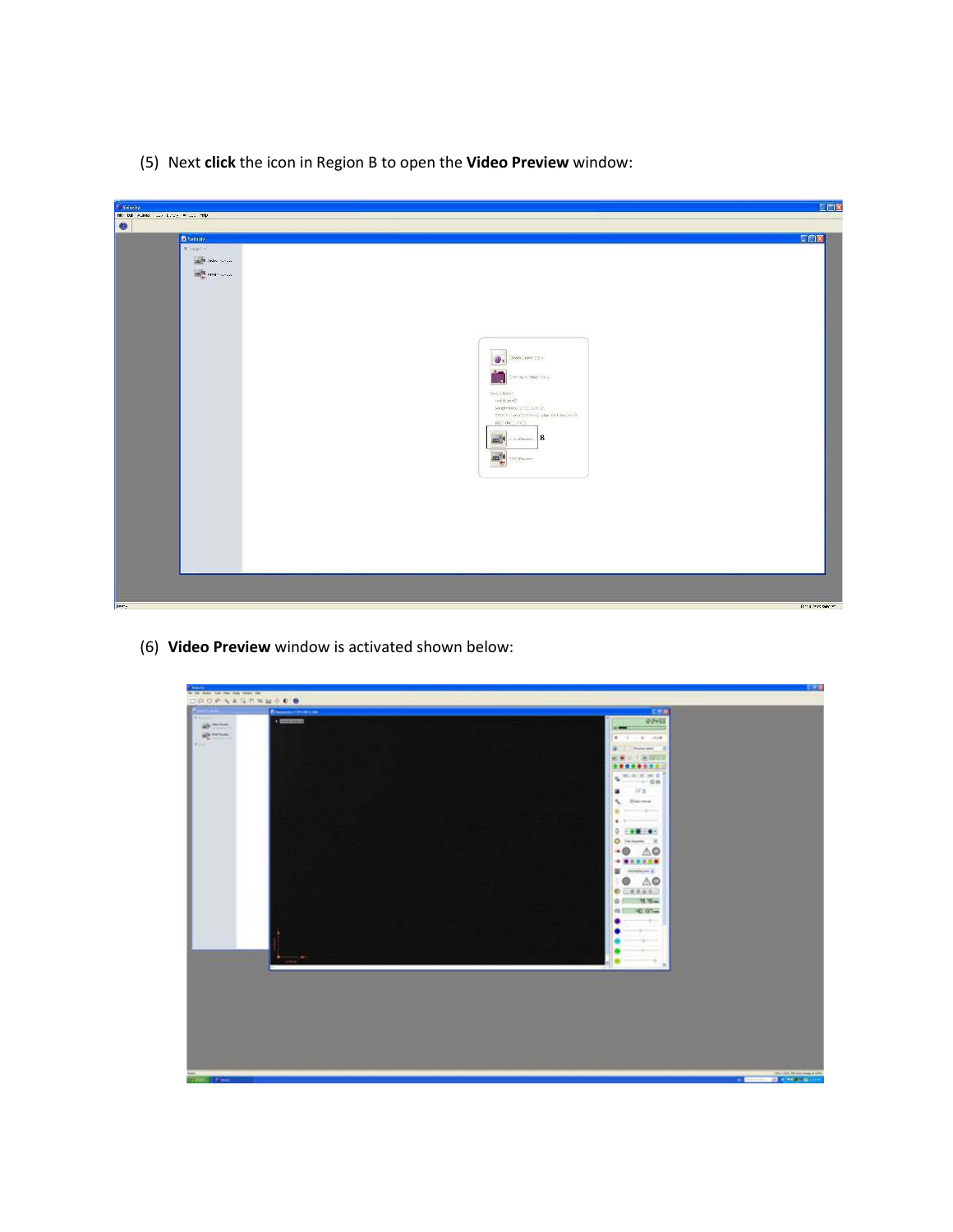(7) **Control icons** on the video preview window:



- **C:** Channel selections: right-click each channel icon you will see the corresponding probe
- **D:** Exposure time: longer exposure time will increase the signal intensity
- **E:** Bin number: merge neighbouring pixels
- **F:** Auto-contrast: auto-adjust the image contrast
- **G:** Gain: signal amplification
- **H:** Offset: background control
- **I:** Objective: objective lens selection
- **J:** Work mode: the system has two work mode (fast sequential & emission discrimination)
- **K:** Laser shutter control: control the shutter for the laser beam illumination
- **L:** Laser selection: control the different laser source
- **M:** Dichroic mirror selection: dichroic mirror selections for best performance
- **N:** Bright-field light control shutter: control the shutter for the bright-field light source
- **O:** Emission filter: emission filter control on the signal receiving side
- **P:** X-Y coordinates: the absolute X-Y positions of the stage center
- **Q:** Laser intensity control: control the excitation power for specific laser source
- **R:** Focus control: control the focal point along Z direction
- **S:** Photo-kinetic control: **not used in regular acquisition procedure**
- **T:** Single frame acquisition: acquire a single frame image
- **U:** Multiple- image acquisition: acquire image sequences or multi-channel image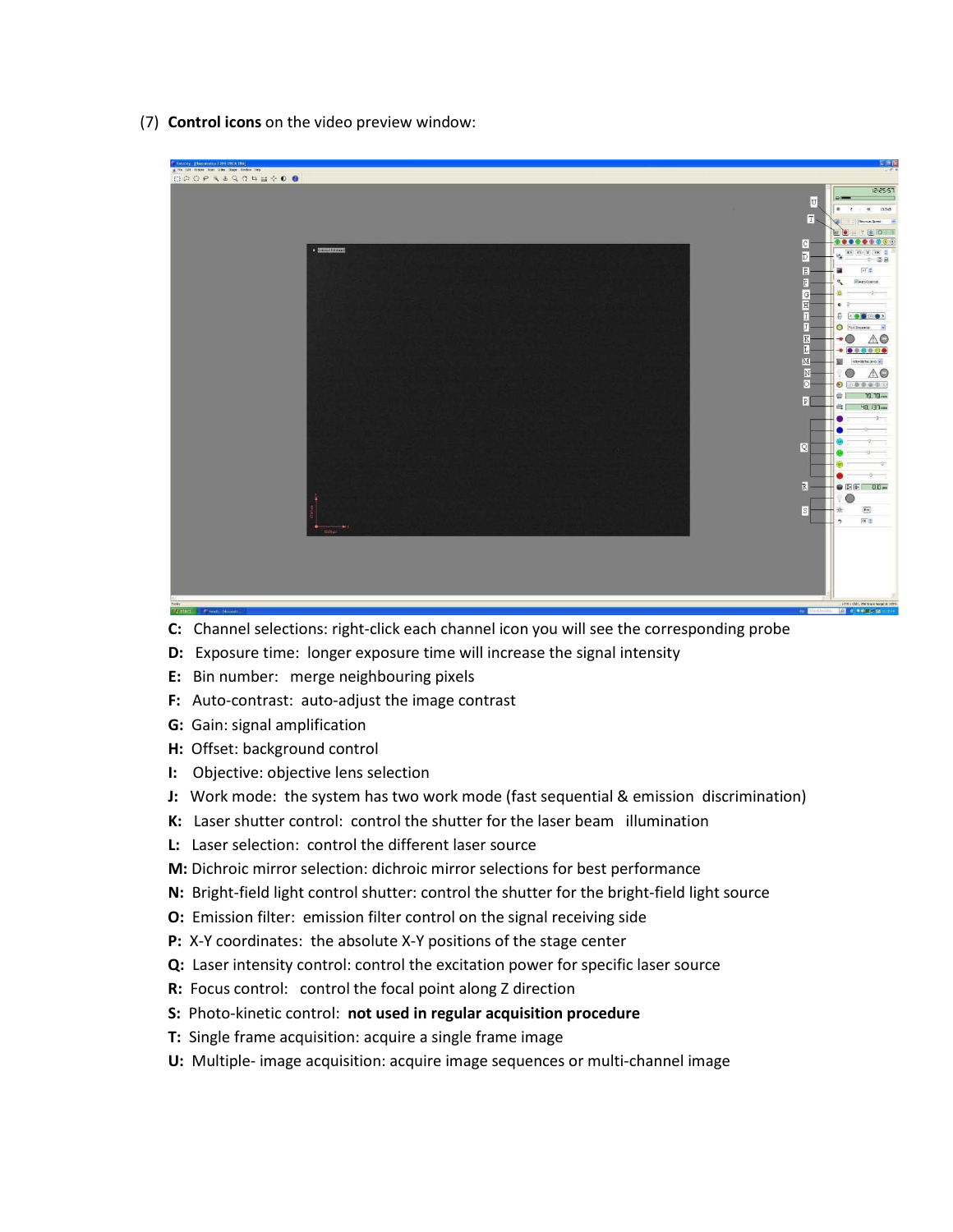8) If Leica SP2 confocal microscope is used for imaging experiment, the remote users can follow the instructions below:

## **Leica Software Operations**



- (1) Start the **Leica** software by double-click the following icon on the desktop:
- (2) Wait for one minute for system initialization, then the following screen will appear: